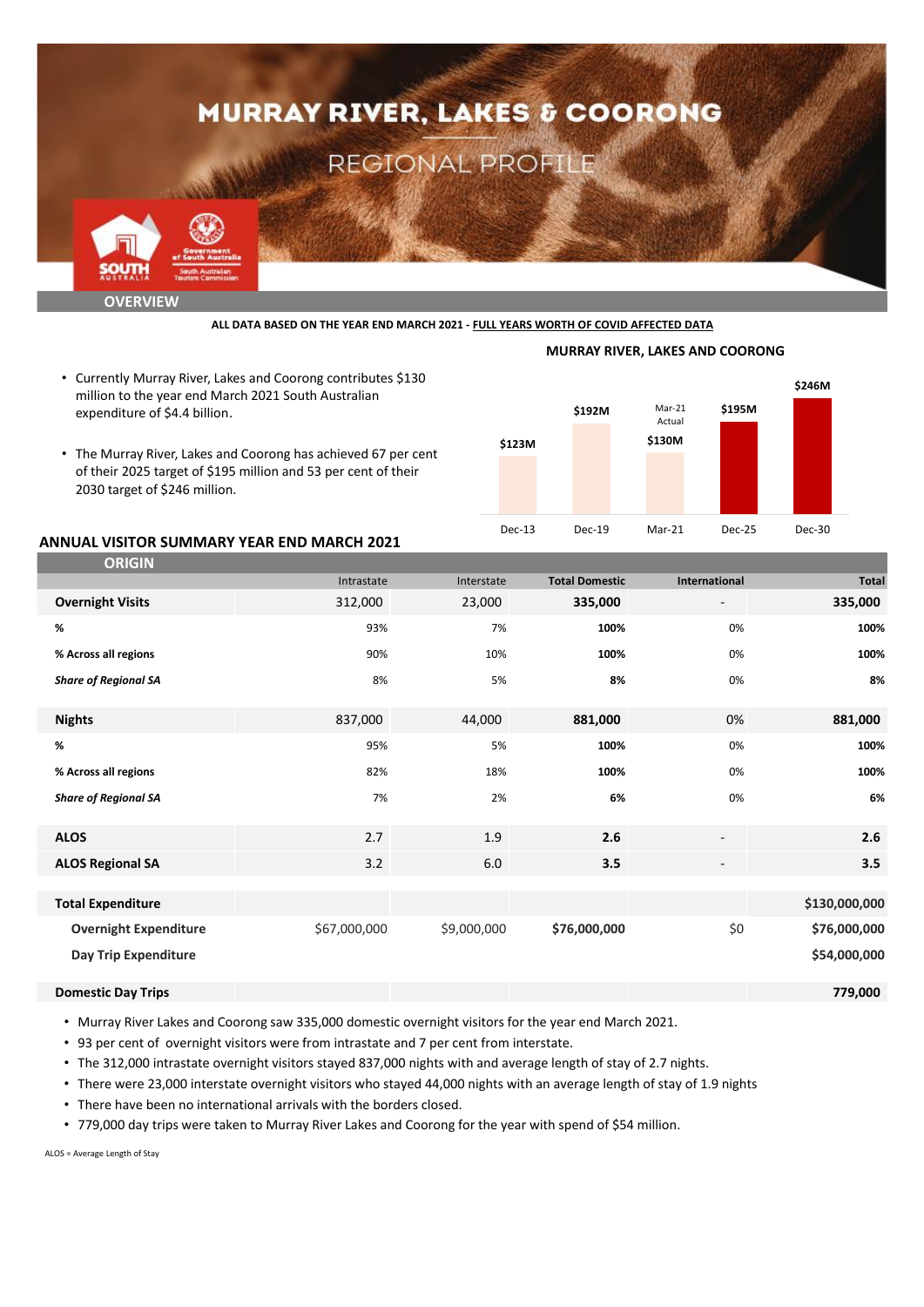# **MURRAY RIVER, LAKES & COORONG**

### REGIONAL PROFILE



| <b>PURPOSE</b>                 |              |              |                 |             |              |
|--------------------------------|--------------|--------------|-----------------|-------------|--------------|
|                                | Holiday      | <b>VFR</b>   | <b>Business</b> | Other       | <b>Total</b> |
| <b>Overnight Visits</b>        | 170,000      | 80,000       | 66,000          | 19,000      | 335,000      |
| %                              | 51%          | 24%          | 20%             | 6%          | 100%         |
| % Across all regions           | 56%          | 22%          | 18%             | 5%          | 100%         |
| <b>Share of Regional SA</b>    | 8%           | 5%           | 8%              | 0%          | 8%           |
| <b>Nights</b>                  | 497,000      | 159,000      | 171,000         | 54,000      | 881,000      |
| %                              | 56%          | 18%          | 19%             | 6%          | 100%         |
| % Across all regions           | 58%          | 18%          | 20%             | 3%          | 100%         |
| <b>Share of Regional SA</b>    | 6%           | 6%           | 6%              | 11%         | 6%           |
| <b>Average Length of Stay</b>  | 2.9          | 2.0          | 2.6             | 2.8         | 2.6          |
| <b>Expenditure</b>             |              |              |                 |             |              |
| <b>Annual Expenditure</b>      | \$49,000,000 | \$11,000,000 | \$11,000,000    | \$4,000,000 | \$76,000,000 |
| Av spend per night             | \$99         | \$69         | \$64            | \$74        | \$86         |
| Av spend per night Regional SA | \$213        | \$126        | \$132           | \$511       | \$191        |
| <b>Share of Regional SA</b>    | 4%           | 5%           | 8%              | 3%          | 5%           |

- 75 per cent of overnight visitors to the Murray River, Lakes and Coorong are leisure visitors (Holiday + VFR).
- Overnight holiday visitors on average spend \$99 per night compared to VFR visitors who spend \$69 per night.
- Holiday visitors spent \$49 million for the year and Leisure Visitors \$11 million, making up 79 per cent of total expenditure .

### **SPEND 2020 VERSUS 2019**



- **CHANGE IN SPEND - 2020 COMPARED TO 2019**
- March quarter 2020 prior to COVID-19 was down 49 per cent on the March quarter in 2019.
- The Murray River, Lakes and Coorong saw expenditure fall 72 per cent for the June quarter in 2020 compared to June quarter in 2019.
- The September quarter saw a recovery from June, however still down 58 per cent on 2019.
- The December 2020 quarter was down 30 per cent compared to the December quarter in 2019.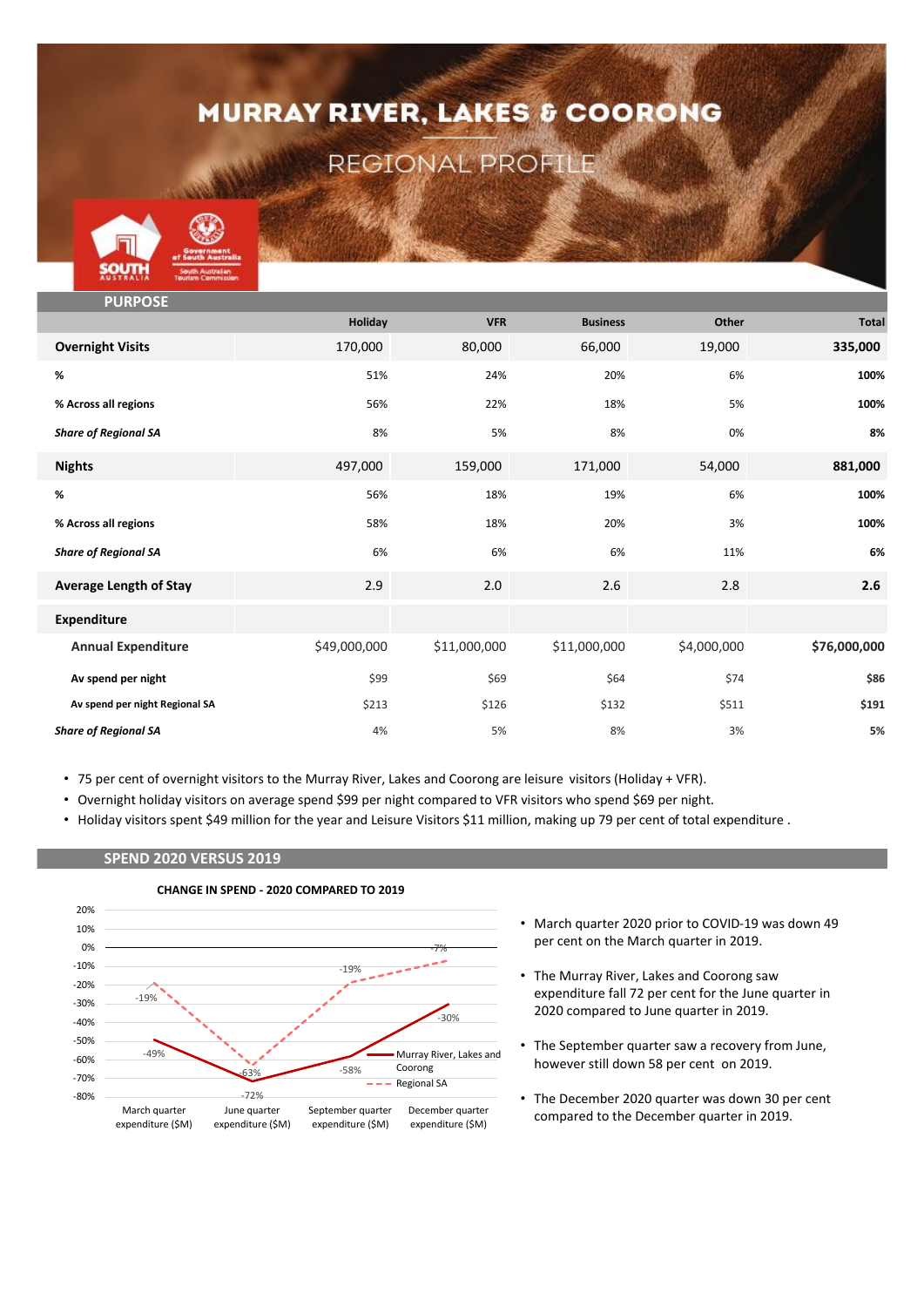# **MURRAY RIVER, LAKES & COORONG**

### REGIONAL PROFILE



### **MURRAY RIVER, LAKES AND COORONG TOURISM LISTINGS**

| Category                       | # Listings     |
|--------------------------------|----------------|
| <b>ACCOMMODATION</b>           | 117            |
| <b>ATTRACTION</b>              | 58             |
| <b>TOUR</b>                    | 15             |
| RESTAURANT                     | 14             |
| <b>HIRE</b>                    | 10             |
| <b>FVFNT</b>                   | 8              |
| <b>DESTINATION INFORMATION</b> | 3              |
| <b>TRANSPORT</b>               | $\overline{2}$ |
| <b>INFORMATION</b>             | $\mathcal{P}$  |
| <b>JOURNEY</b>                 | 1              |
| <b>Grand Total</b>             | 230            |

*Note: some listings have multiple categories of accommodation*

PARK MENINGIE SA

*Source: Australian Tourism Data Warehouse*

*Categories above defined at - https://tourism.sa.gov.au/support/atdw*

The **Australian Tourism Data Warehouse (ATDW)** is Australia's national platform for digital tourism information. Eligible tourism businesses can create a listing for their accommodation, tour, food and drink establishment, event and more, free of charge. These listings appear on websites such as southaustralia.com

An **ATDW lead** is generated when a user performs one of the following actions when viewing an ATDW product page on southaustralia.com:

- Website click through (via visit website button or website URL)
- Book now button click
- Claim deal button click
- Clicking on contact email address to start writing email
- Clicking on a phone number to start a phone call (mobile only)



\* Other refers to leads for events, destination information, attractions, general services, hire and transport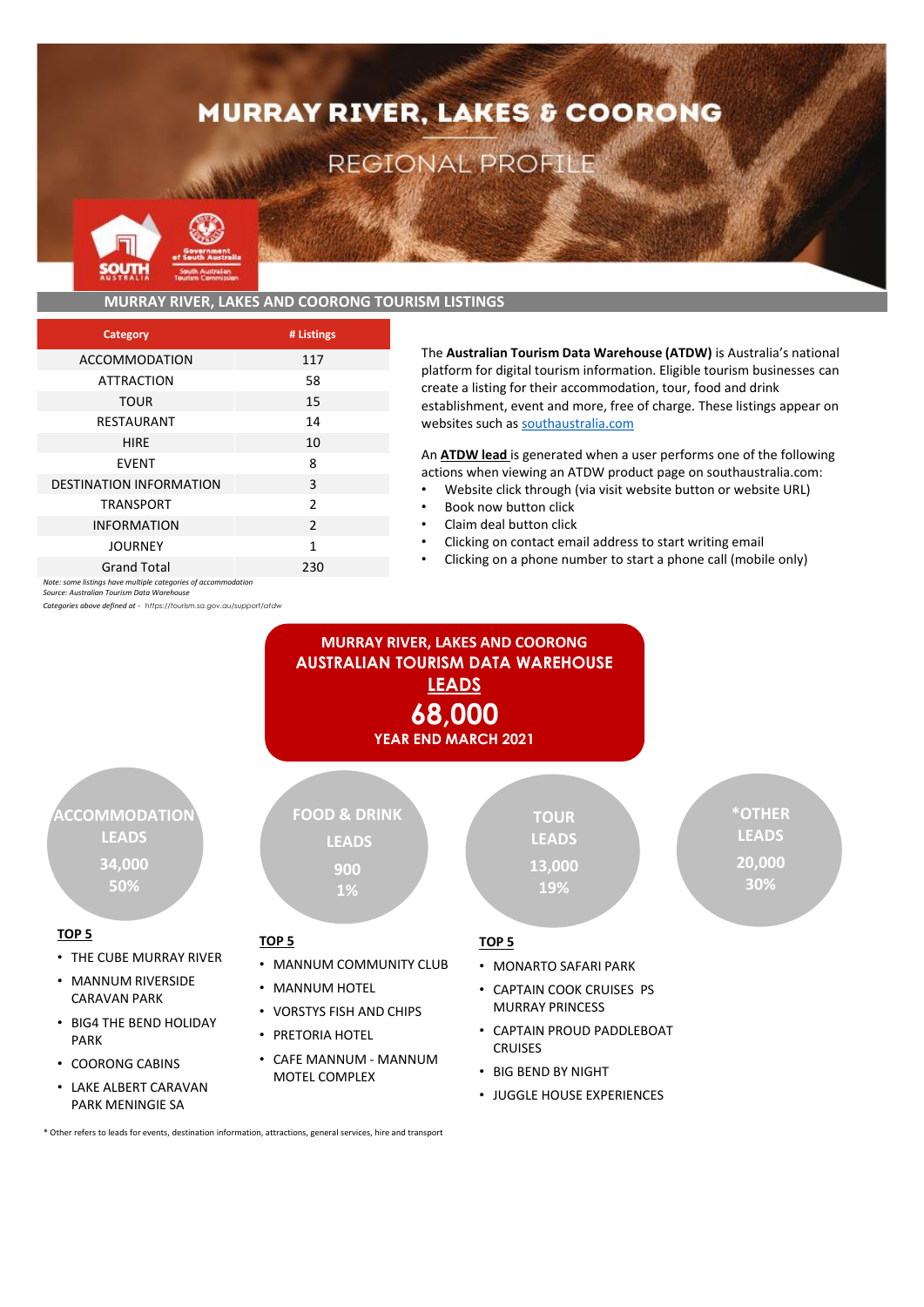

### **ROOMS IN THE MURRAY RIVER, LAKES AND COORONG**



- Currently there are 117 establishments in Murray River Lakes and Coorong that accommodate guests.
- These 117 establishments account for 1020 rooms ranging from 1 room to over 50 rooms.
- 60 per cent of rooms fall into establishment with 15 or more rooms.
- 17 per cent of rooms fall into the 1-5 room establishments.

### **ACCOMMODATION SUPPLY**

| <b>Hotels, Motels and Service Apartments with 15+ rooms</b> |             |  |
|-------------------------------------------------------------|-------------|--|
| Establishments                                              | 7           |  |
| Rooms                                                       | 164         |  |
| Occupancy                                                   | 54%         |  |
| Takings                                                     | \$3,500,000 |  |

**MONTHLY OCCUPANCY RATES YEAR END JUNE 2016 - MURRAY RIVER, LAKES AND COORONG**

**0% 10% 20% 30% 40% 50% 60% 70% 80% 90%**



- The peak months are October and April with occupancy at 61 per cent and 64 per cent respectively.
- Low points of the year come in Winter where occupancy drops to 45 per cent on average.



### **TOTAL OVERNIGHT VISITATION TO MURRAY RIVER, LAKES AND COORONG & SOUTH AUSTRALIA**

**8.2**

 **9 10**

**Millions**

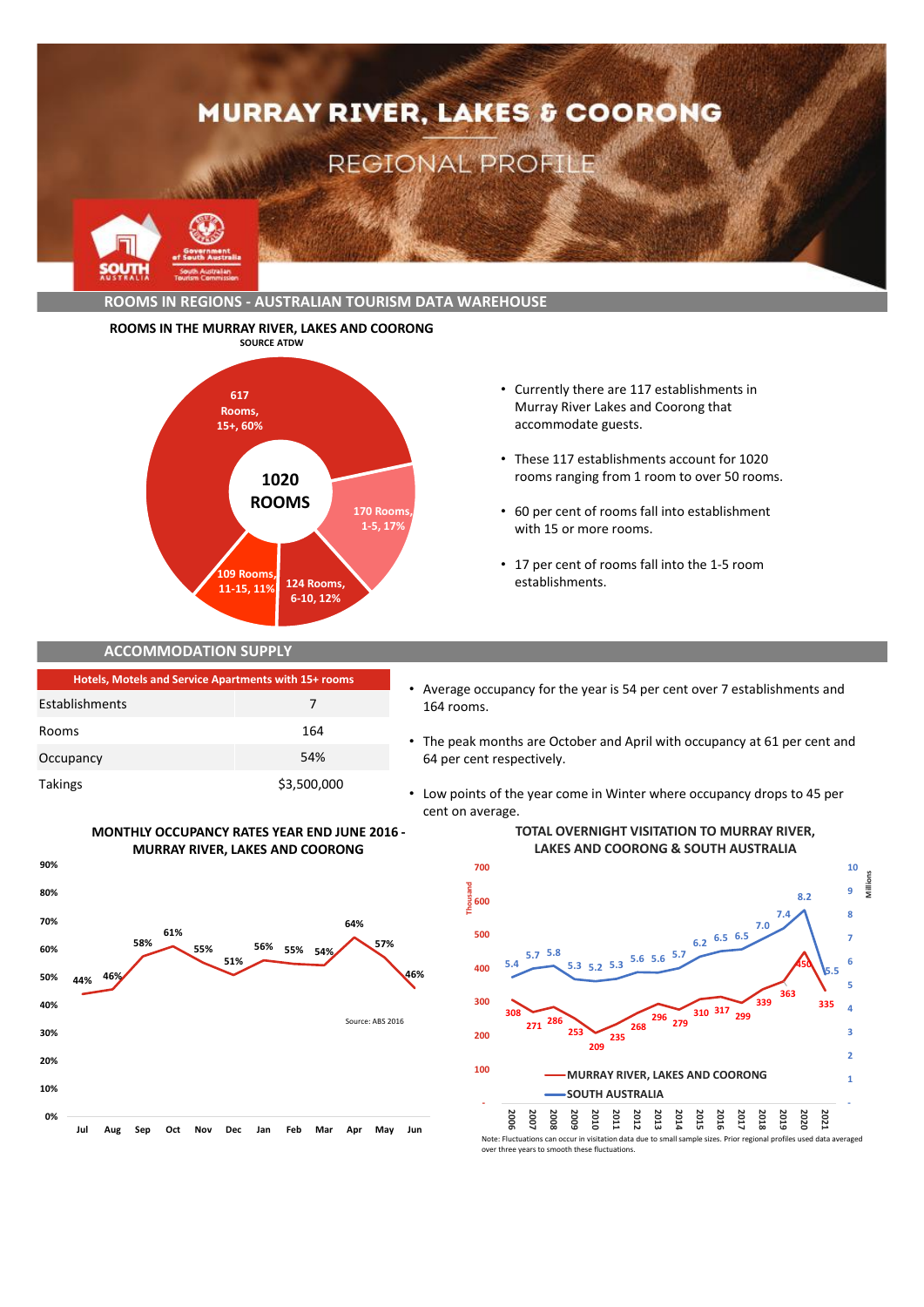



**AGE OF VISITORS TO MURRAY RIVER, LAKES AND** 

• Domestically there is a peak in 55-64 age group at 25

- per cent above the regional average of 18 per cent. • The 65+ age group at 12 per cent is well below the
- regional average of 20 per cent.



- **1 night 2 nights 3 nights 4 7 nights 8 14 nights 15+ nights** • 60 per cent of domestic visitors like to stay 1-2 nights, above the regional SA average of 49 per cent.
- 21 per cent of visitors like to stay 4-7 nights.
- Prior to the pandemic 15+ nights was very high for the international market with working holiday makers fruit picking.

### **VISITOR ORIGIN**

### **ORIGIN OF DOMESTIC OVERNIGHT VISITORS TO MURRAY RIVER, LAKES AND COORONG**



- Melbourne and Regional Victoria together accounted for 4 per cent of visitors to the Murray River, Lakes and Coorong . Pre COVID Melbourne and Regional Victoria accounted for 11 per cent of visitors to the Murray River, Lakes and Coorong , their biggest interstate markets.
- Regional South Australia contributes 43 per cent of visitors to the Murray River, Lakes and Coorong.
- 50 per cent of visitors come from Adelaide, however prior to COVID this was 46 per cent.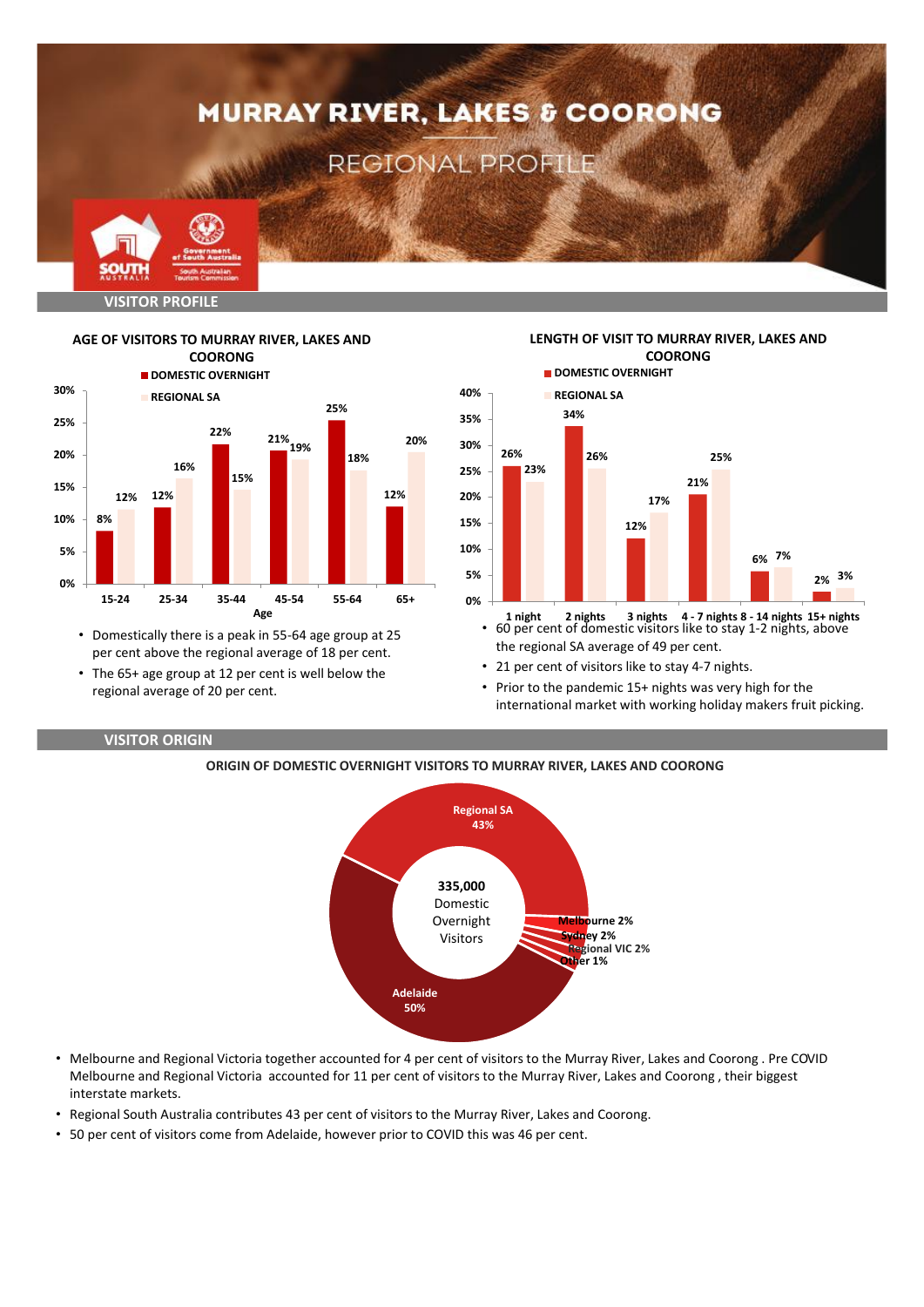

**ACCOMMODATION USED IN MURRAY RIVER, LAKES AND COORONG FOR DOMESTIC VISITORS**



- 39 per cent of domestic visitor nights are spent in a friends or relatives property.
- 25 per cent of people prefer to caravan and camp, above the regional average of 24 per cent. Prior to COVID-19 37 per cent of visitor nights were spent caravan and camping.



# **VISITOR ACTIVITIES**

- The most popular activities when coming to Murray River, Lakes and Coorong is visiting friends and relatives or eating out.
- Other popular activities include sightseeing, bush walking, water sports, fishing, visiting national parks, visiting wineries and farms.